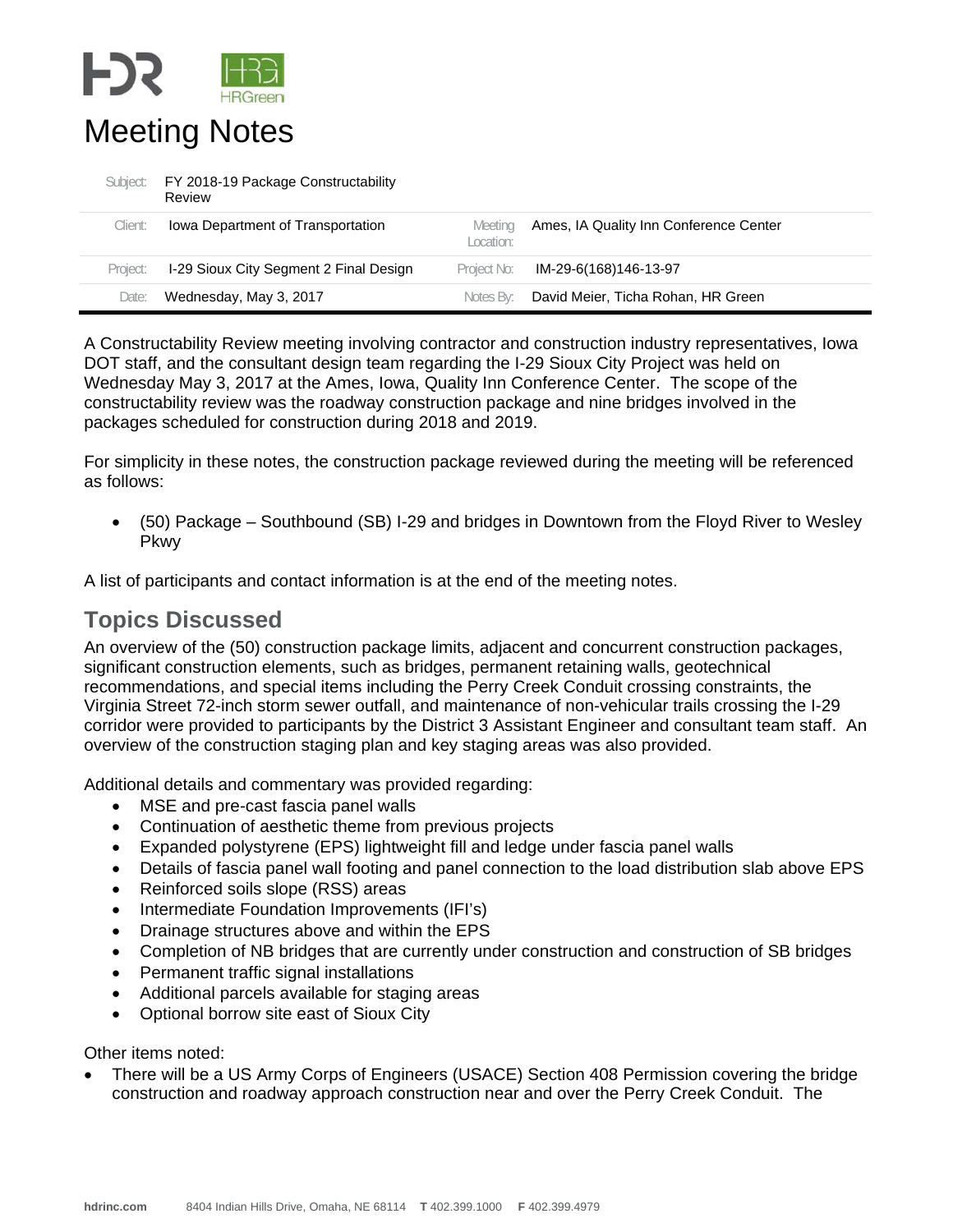permission will include a load restriction zone in the vicinity of the conduit and vibration monitoring during installation of bridge substructure piles.

• It is the DOT's intent to make the (50) Package letting plans available for bidders use eight weeks prior to letting.

## **The following are specific questions (Q), responses (A), and comments (C) noted during the constructability review. Follow up responses are designated by (FR).**

[Unless specified otherwise, Questions were asked by a Contractor and Answers were provided by the DOT/Design Team. All comment providers are indicated.]

C (DOT) – Retaining walls and EPS fill will add complications and access will need to be thought about. DOT will allow limited, off-peak closure of one of the northbound two I-29 lanes. North of the Perry Creek crossing, access to the construction zone gets tighter. If the contractor wants to pave full width, concrete would need to be poured from the adjacent northbound lane during off peak hours or the pours would need to be staged.

C – If the contractor wants to finish the NB lanes in the EPS fill zone, there will be a need to partially construct the EPS with the pavement and the contractor will not be able to completely construct the EPS zone without cutting off construction zone access.

Q - What is the construction zone access for constructing the median barrier rail?

A – The contractor may request an opening in the barrier rail along the traffic lanes adjacent to the work zone for access. It is unlikely that the barrier can be constructed at the same time that the pavement is placed.

Q – Is the median barrier construction required in Stage 1?

A – The median barrier is anticipated to be built with the median pavement in Stage 1, but temporary barrier (TBR) could probably be placed instead to allow deferral of the median barrier to later.

Q – Will cranes be allowed on the EPS fill for bridge girder erection?

A – No. Piers will need to be constructed first. Available space for crane maneuvering will be tight. The contractor could step down the EPS fill just behind the bridge abutment to allow crane positioning as close as possible to the abutment.

Q - How are the south abutment and girders to be built for the I-29 bridges over Virginia St with the EPS fill both behind and in front of the abutment and the load restriction zone over the 72" storm sewer outfall? If the EPS fill is staged as mentioned in the response above, additional wire mesh walls will be needed to retain the granular backfill above the EPS load distribution slab. Would like to see those wire mesh walls added to the plans or a bid item for them.

FR – In consideration of the concerns noted by contractors, the extent of optional wire mesh walls will be estimated and added to the bid item for required wire mesh walls, with ERI note indication of the optional wall quantity. Both transverse and longitudinal load transfer slabs beneath the EPS fill will be permitted to allow more flexibility in staging the EPS fill placement, particularly near the bridge abutments. The plans will be modified to include details regarding the allowable placement of the optional load transfer slabs and the cost of implementing the optional slabs will be subsidiary to the EPS fill bid item.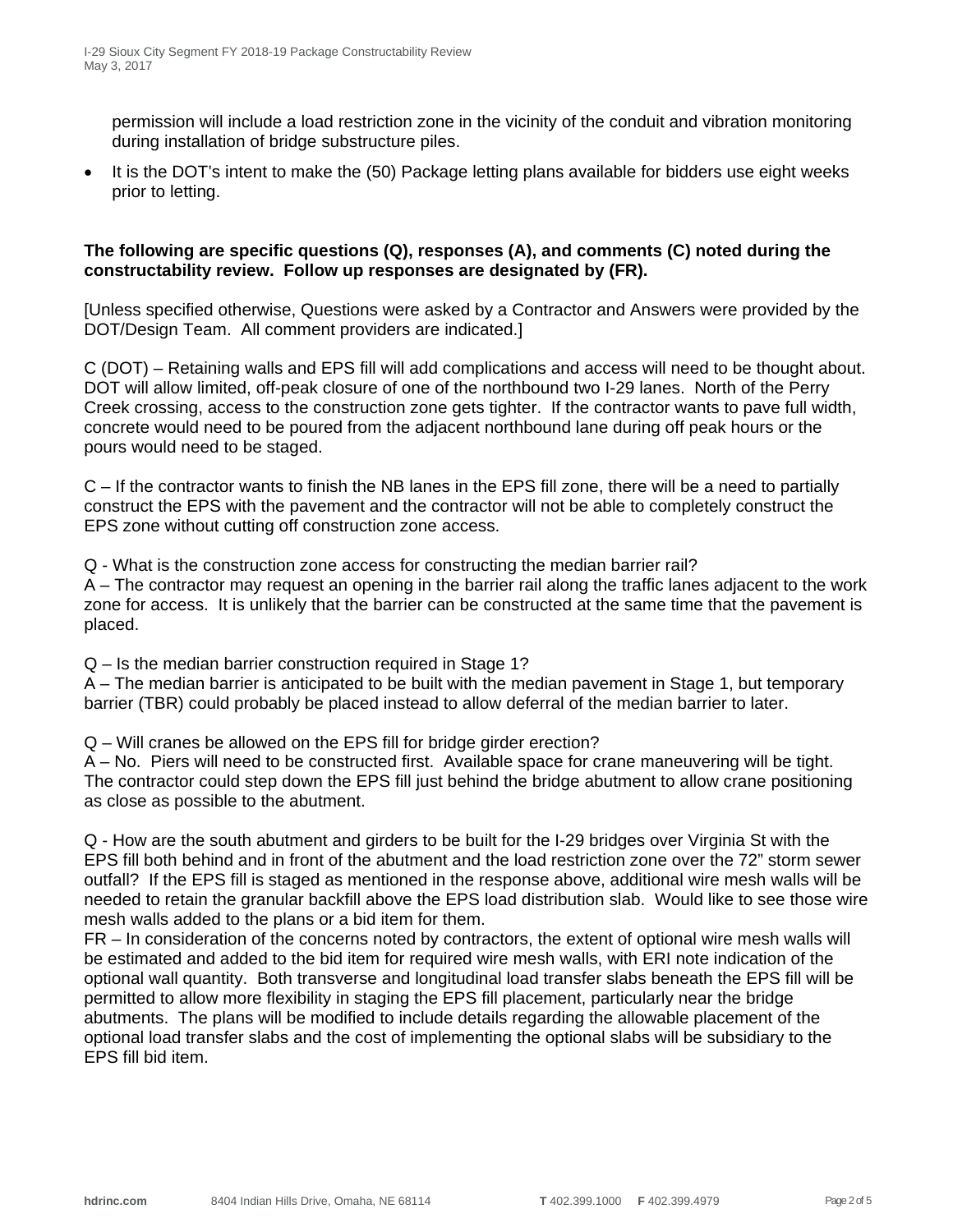Q – Request for further explanation of the Virginia St storm sewer outfall staging and restricted load zone.

A – The existing Virginia St storm sewer outfall flow must be shifted to the proposed outfall so that construction of the southbound I-29 bridge over Virginia St can proceed. Completion of the outfall is a critical path schedule item. Traffic will be operating on the nearby NB Frontage Road and Virginia Ramp D.

C – The restricted load zone impacts where cranes can be positioned for bridge girder placement. A – The proposed restricted load zone will be further reviewed. Additional details may be added to the plans that could limit or more specifically define the extent of the load restrictions, such as use of a higher class of storm sewer pipe for the outfall and/or use of a different backfill for the sewer excavation or addition of a capping layer.

FR – The proposed Virginia St outfall storm sewer pipe has been revised to a Class V pipe. Construction equipment access within the restricted load zone will be permitted if the contractor establishes that the load limit criteria is satisfied.

Q (DOT) – Given the major construction items quantity information provided at this review meeting, is there concern regarding completion of the mandatory construction elements during the first year of construction?

A (Construction industry participants) - General consensus that there is a lot of work in the total construction package and some of the "optional" first year work will turn out to be necessary just to get all of the package completed during the two year duration. The contractor will likely utilize multiple crews working in multiple areas concurrently.

Q – What can be constructed during the winter of 2017-18?

A – Not very much, because of the need to keep traffic moving through the corridor during the winter months. Possibly some storm sewer, Dace Ave, and staging on Floyd Blvd Ramp C. Southbound I-29 traffic will be routed on the southbound frontage road in Stage 1, and the construction zone will be between NB and SB I-29 traffic.

C (DOT) – Several crews may be needed for the approximately 40,000 CY of EPS fill installation. Potential areas for storage and staging were pointed out.

C – EPS fill takes a lot of space to store and stage.

A – The area between I-29 and Gordon Drive, east of Nebraska St (north end of the former bank site) will probably not be a storage site. DOT is receiving pressure to sell back excess right of way. Other potential storage areas could be near Dace Ave and Virginia St. and the infield area by the Wesley Parkway bridge. The travelled way cannot be used for EPS storage.

Q – Is there an overlap between the Stage 1 optional construction area and the Stage 3 pavement quantity?

 $A - Yes$ .

Q – Is there any information available now on the earthwork balance?

A – Approximately 180,000 CY of earthwork is involved and this will be a borrow project, driven by the construction staging.

Q – Will DOT-provided borrow be available?

A – Yes. The DOT still needs to resolve what specific borrow areas will be available – the borrow will come from a site on the east side of Sioux City, but it may be on the north side or the east side of that site.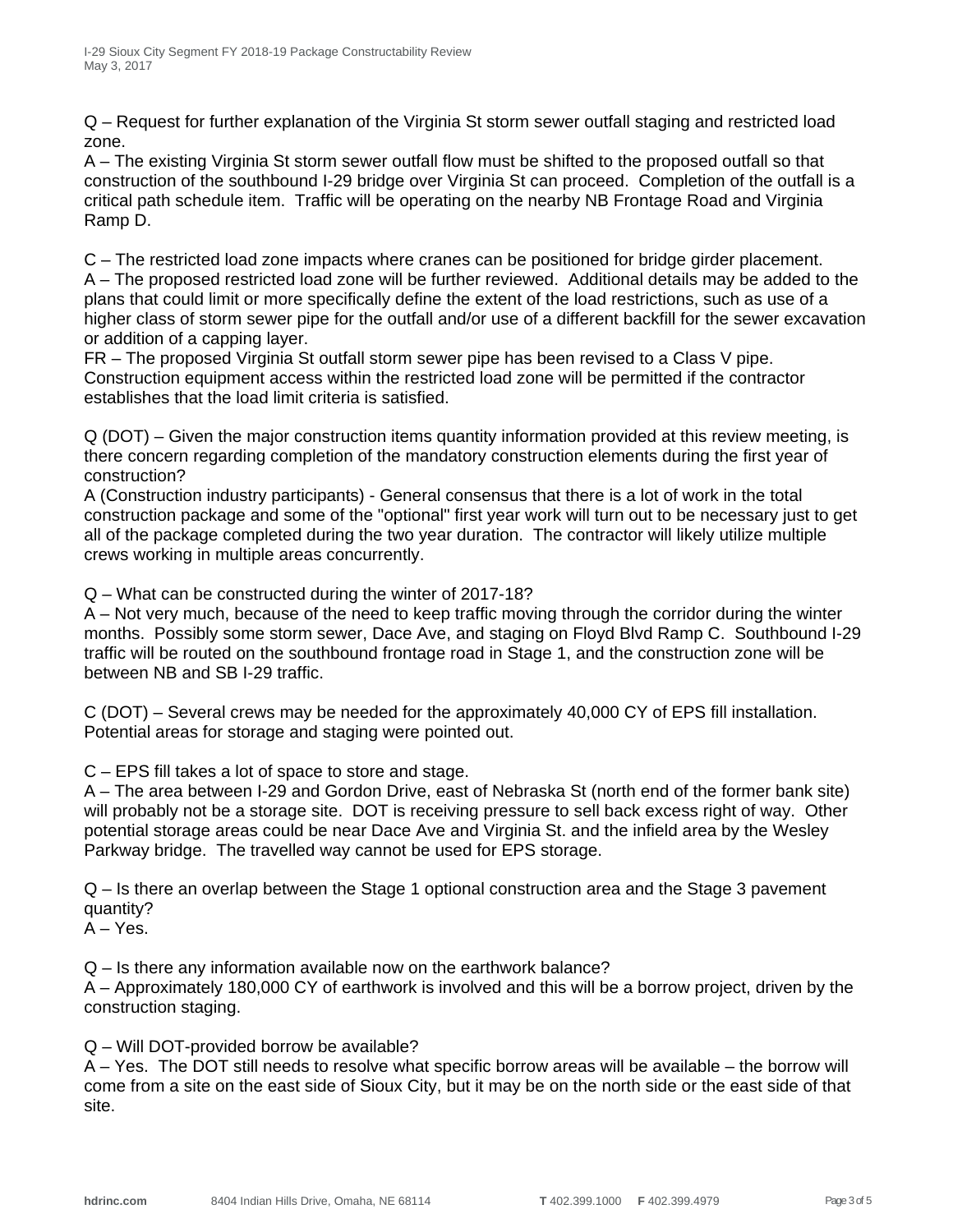Q – How much borrow will be needed?

A - The borrow quantity will be several thousand cubic yards. There is a fair amount of excavation onsite.

Q – Can excavation be hauled to the borrow site?

A – Possibly, but it cannot be left there very long. The DOT is reluctant to allow the contractor to stockpile excavation from the first year of the construction in the borrow site, for use in the second year. DOT will consider further, but if allowed, it would be required that ALL stockpiled material be removed by the end of the contract period.

Q – Is temporary barrier (TBR) available for the project from the DOT's TBR storage area? A – There may be enough TBR at the DOT's storage site near I-29 and Riverside Blvd. to cover the project needs. DOT will review the available quantity to confirm. The contractor may need to make repairs to some of the available TBR, mostly regarding barrier markers on the TBR being in good condition, per Standard Plan BA-401, Note 5.

C – The allowed closure time for the Pierce St Trail will need to be more than a four to six week duration to allow time for construction of the special square pier columns and associated application of the brick veneer and curing time.

| <b>Construction Industry</b>                   |                                       |              |
|------------------------------------------------|---------------------------------------|--------------|
| Russell Vetter - Dormark Construction          | russ@dormark.com                      | 515-681-9279 |
| Mike Nugent - Peterson Contractors             | miken@pcius.com                       | 319-243-9010 |
| Chris Winkel - Knife River                     | chris.winkel@kniferiver.com           | 712-898-2766 |
| Mark Baumgardner - IPSI                        | mark@iowaplains.com                   | 515-685-3536 |
| Mark Freier - Godbersen-Smith                  | mfreier@gs-const.com                  | 712-364-3388 |
| Andy Stone - United Contractors                | andystone@unitedcontractors.net       | 515-979-1899 |
| Marty Jorgensen - Cramer & Associates          | mjorgensen@cramerandassociatesinc.com | 515-238-5951 |
| Brian Jacub - Cramer & Associates              | bjacub@cramerandassociatesinc.com     | 515-265-1447 |
| Ryan Cheeseman - Jensen Construction Co.       | rcheeseman@jensenconst.com            |              |
| Craig Hughes - Cedar Valley Corp               | chughes@cedarvalleycorp.com           | 319-235-9537 |
| <b>Hawkins Construction</b>                    |                                       |              |
|                                                |                                       |              |
| lowa DOT                                       |                                       |              |
| Tony Lazarowicz - IADOT District 3             | tony.lazarowicz@iowadot.us            | 712-276-1451 |
| Shane Tymkowicz - IADOT District 3             | shane.tymkowicz@iowadot.us            | 712-274-5834 |
| Jason Klemme - IADOT District 3                | jason.klemme@iowadot.us               | 712-274-5834 |
| Darwin Bishop - IADOT District 3               | darwin.bishop@iowadot.us              | 712-276-1451 |
| Dean Herbst - IADOT District 3                 | dean.herbst@iowadot.us                | 515-571-7073 |
| <b>Li LiLili</b> Yang - IADOT Bridge           | lili.yang@iowadot.us                  | 515-273-8822 |
| Mark Bortle-IADOT                              | mark.bortle@iowadot.us                | 515-239-1587 |
| Krandel Jack - Contracts                       | Krandel.jack@iowadot.us               | 515-239-1546 |
| Neal Fobian - IADOT Contracts                  | Neal.fobian@iowadot.us                | 515-233-7906 |
| Curtis Carter - IADOT Construction & Materials | Curtis.carter@iowadot.us              | 515-239-1185 |
|                                                |                                       |              |
| <b>Consultant Team</b>                         |                                       |              |
| Jim Audino - HR Green                          | jaudino@hrgreen.com                   | 319-841-4387 |
| Ryan Simbro - HR Green                         | rsimbro@hrgreen.com                   | 515-657-5268 |
| Tom Jantscher - HR Green                       | tjantscher@hrgreen.com                | 651-659-7769 |
| Mike Hahn - HR Green                           | mhahn@hrgreen.com                     | 515-777-9572 |
| Matthew Cushman - Terracon                     | mdcushman@terracon.com                | 515-244-3184 |

## **Constructability Review Participants:**